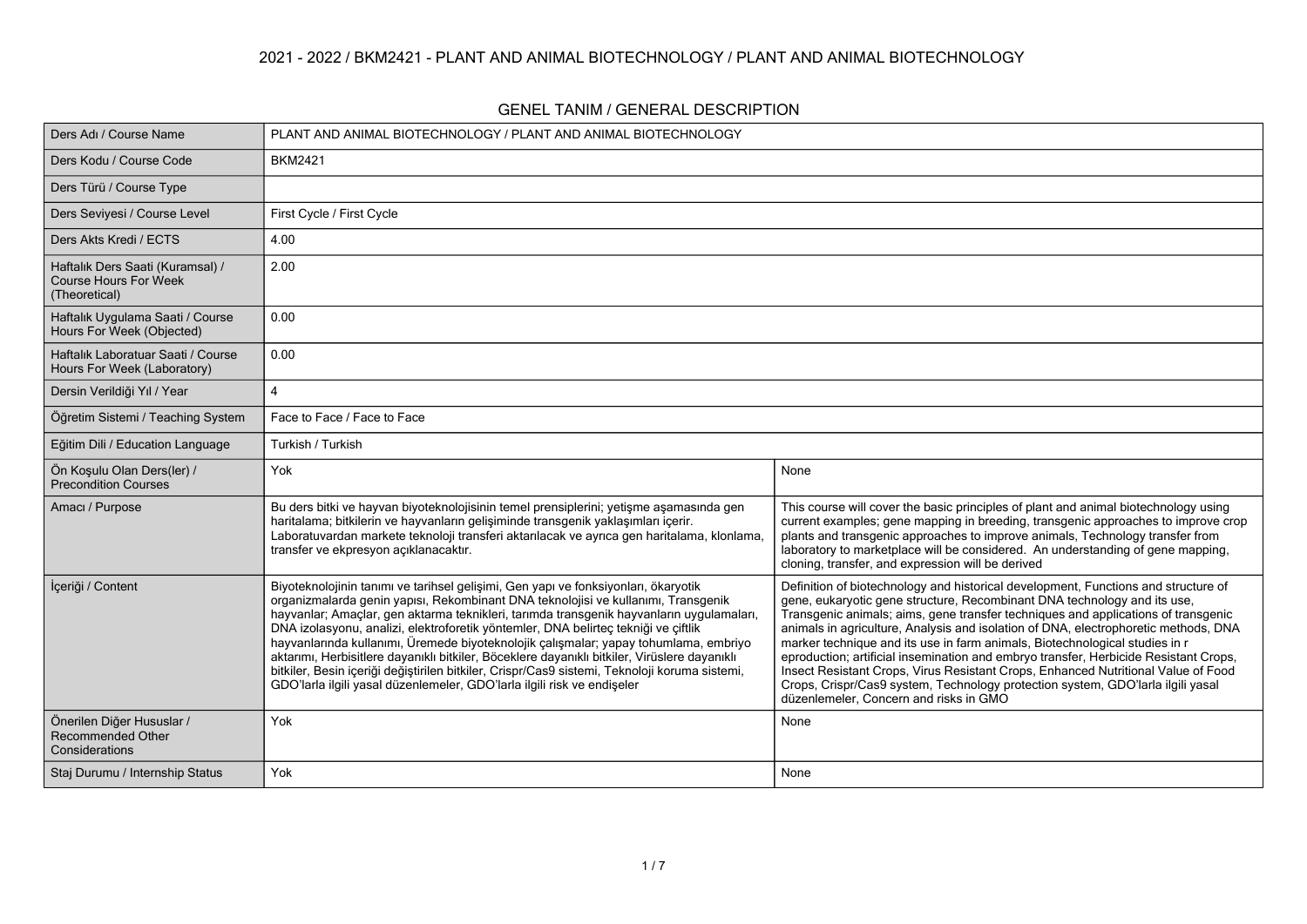| Kitabı / Malzemesi / Önerilen<br>Kaynaklar / Books / Materials /<br><b>Recommended Reading</b> | Dündar, M., Bağış, H. 2017 Güncel biyoteknoloji uygulamaları, Erciyes üniversitesi,<br>kayseri ISBN: 978-605-67442-0-4<br>Clarck, D.P., Pazdernik, N.J. 2016, Biotechnology, Elsevier, ISBN:978-0-12-385015-7<br>Engelhard, M., Hagen, K., Boysen, M. (edt) 2009. Genetic engineering in livestock: New<br>applications and interdisciplinary perspectives. Springer-verlag Heidelberg. ISBN 978-3-<br>540-85842-3<br>Murray, J.D., Anderson, G. B., Oberbauer, A.M., McGloughlin.M. M. 1999. Transgenic<br>Animals in Agriculture. CABI Publishing, ISBN 0851992935<br>Kaymakçı, M. 2006. Üreme Biyolojisi (Dördüncü Baskı). E.Ü. Ziraat Fakültesi Yayın<br>No.503. Bornova-İzmir.<br>Primrose, S.B. and R.M.Tywyman.2008. Principles of Gene Manipulation and<br>Genomics.Blackwell.ISBN.978-1-4051-3544-3 Australia | Dündar, M., Bağış, H. 2017 Güncel biyoteknoloji uygulamaları, Erciyes üniversitesi,<br>kayseri ISBN: 978-605-67442-0-4<br>Clarck, D.P., Pazdernik, N.J. 2016, Biotechnology, Elsevier, ISBN:978-0-12-385015-7<br>Engelhard, M., Hagen, K., Boysen, M. (edt) 2009. Genetic engineering in livestock:<br>New applications and interdisciplinary perspectives. Springer-verlag Heidelberg. ISBN<br>978-3-540-85842-3<br>Murray, J.D., Anderson, G. B., Oberbauer, A.M., McGloughlin.M. M. 1999. Transgenic<br>Animals in Agriculture. CABI Publishing, ISBN 0851992935<br>Kaymakçı, M. 2006. Üreme Biyolojisi (Dördüncü Baskı). E.Ü. Ziraat Fakültesi Yayın<br>No:503. Bornova-İzmir.<br>Primrose, S.B. and R.M.Tywyman.2008. Principles of Gene Manipulation and<br>Genomics.Blackwell.ISBN.978-1-4051-3544-3 Australia |
|------------------------------------------------------------------------------------------------|------------------------------------------------------------------------------------------------------------------------------------------------------------------------------------------------------------------------------------------------------------------------------------------------------------------------------------------------------------------------------------------------------------------------------------------------------------------------------------------------------------------------------------------------------------------------------------------------------------------------------------------------------------------------------------------------------------------------------------------------------------------------------------------------------------------------|-----------------------------------------------------------------------------------------------------------------------------------------------------------------------------------------------------------------------------------------------------------------------------------------------------------------------------------------------------------------------------------------------------------------------------------------------------------------------------------------------------------------------------------------------------------------------------------------------------------------------------------------------------------------------------------------------------------------------------------------------------------------------------------------------------------------------|
| Öğretim Üyesi (Üyeleri) / Faculty<br>Member (Members)                                          | Prof. Dr. Güldehen BİLGEN, Doç Dr. R. Refika AKCALI GİACHİNO                                                                                                                                                                                                                                                                                                                                                                                                                                                                                                                                                                                                                                                                                                                                                           |                                                                                                                                                                                                                                                                                                                                                                                                                                                                                                                                                                                                                                                                                                                                                                                                                       |

# **ÖĞRENME ÇIKTILARI / LEARNING OUTCOMES**

| Bitkisel ve hayvansal üretimde biyoteknolojik çalışmaların yerini ve uygulama alanlarını kavrama<br>becerisi | Be skilled in use of biotechnologic applications in plant and animal science related fields  |
|--------------------------------------------------------------------------------------------------------------|----------------------------------------------------------------------------------------------|
| Türkiye'de ve dünyada yapılan biyoteknolojik çalışmalar hakkında bilgi sahibi olabilme                       | Be able to have knowledge of biotechnologic applications in national and international arena |
| Biyoteknolojideki son gelişmeleri takip edebilme ve değerlendirebilme                                        | Self improvement through following up innovations in biotechnology and current issues        |
| Kalite konularında bilinc sahibi olabilme                                                                    | Be aware of quality related issues                                                           |
| Etik ve sosyal sorumluluk bilgisine sahip olabilme                                                           | Have knowledge of ethics and social responsibility                                           |

**HAFTALIK DERS İÇERİĞİ / DETAILED COURSE OUTLINE**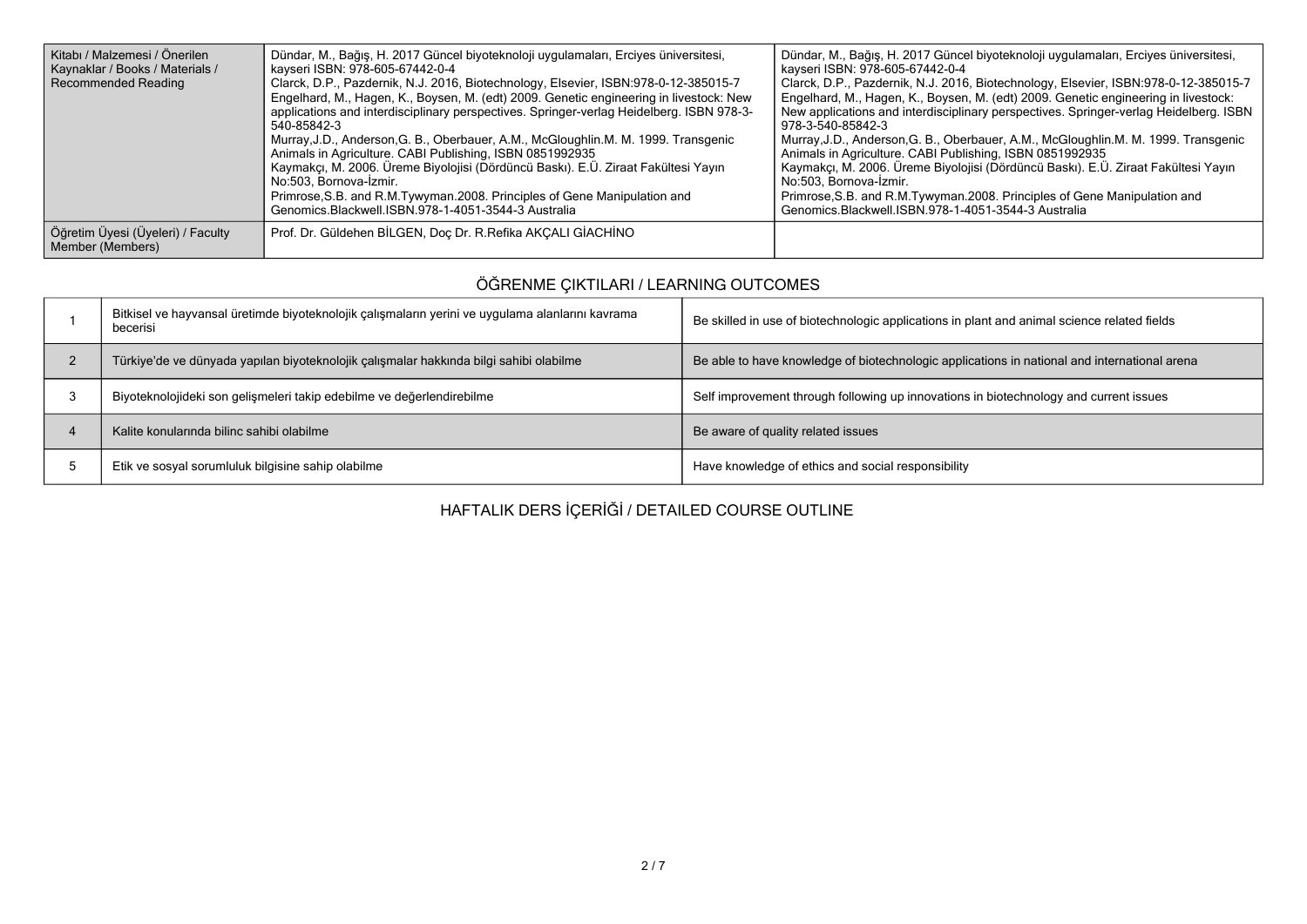| Hafta / Week   |                                                                                                               |          |     |                                                                       |                           |
|----------------|---------------------------------------------------------------------------------------------------------------|----------|-----|-----------------------------------------------------------------------|---------------------------|
|                | Teorik Dersler / Theoretical                                                                                  | Uygulama | Lab | Öğretim Yöntem ve<br>Teknikleri/Teaching Methods<br><b>Techniques</b> | Ön Hazırlık / Preliminary |
| 1              | Biyoteknolojinin tanımı ve tarihsel gelişimi                                                                  |          |     |                                                                       |                           |
|                | Definition of biotechnology and historical development                                                        |          |     |                                                                       |                           |
|                | Teorik Dersler / Theoretical                                                                                  | Uygulama | Lab | Öğretim Yöntem ve<br>Teknikleri/Teaching Methods<br>Techniques        | Ön Hazırlık / Preliminary |
| $\overline{2}$ | Gen yapı ve fonksiyonları, ökaryotik organizmalarda genin yapısı                                              |          |     |                                                                       |                           |
|                | Functions and structure of gene, eukaryotic gene structure                                                    |          |     |                                                                       |                           |
|                | Teorik Dersler / Theoretical                                                                                  | Uygulama | Lab | Öğretim Yöntem ve<br>Teknikleri/Teaching Methods<br>Techniques        | Ön Hazırlık / Preliminary |
| 3              | Rekombinant DNA teknolojisi ve kullanımı                                                                      |          |     |                                                                       |                           |
|                | Recombinant DNA technology and its use                                                                        |          |     |                                                                       |                           |
|                | Teorik Dersler / Theoretical                                                                                  | Uygulama | Lab | Öğretim Yöntem ve<br>Teknikleri/Teaching Methods<br><b>Techniques</b> | Ön Hazırlık / Preliminary |
| $\overline{4}$ | Transgenik hayvanlar; Amaçlar, gen aktarma teknikleri, tarımda<br>transgenik hayvanların uygulamaları         |          |     |                                                                       |                           |
|                | Transgenic animals; aims, gene transfer techniques and applications<br>of transgenic animals in agriculture   |          |     |                                                                       |                           |
|                | Teorik Dersler / Theoretical                                                                                  | Uygulama | Lab | Öğretim Yöntem ve<br>Teknikleri/Teaching Methods<br>Techniques        | Ön Hazırlık / Preliminary |
| 5              | DNA izolasyonu, analizi, elektroforetik yöntemler, DNA belirteç tekniği<br>ve çiftlik hayvanlarında kullanımı |          |     |                                                                       |                           |
|                | Analysis and isolation of DNA, electrophoretic methods, DNA marker<br>technique and its use in farm animals   |          |     |                                                                       |                           |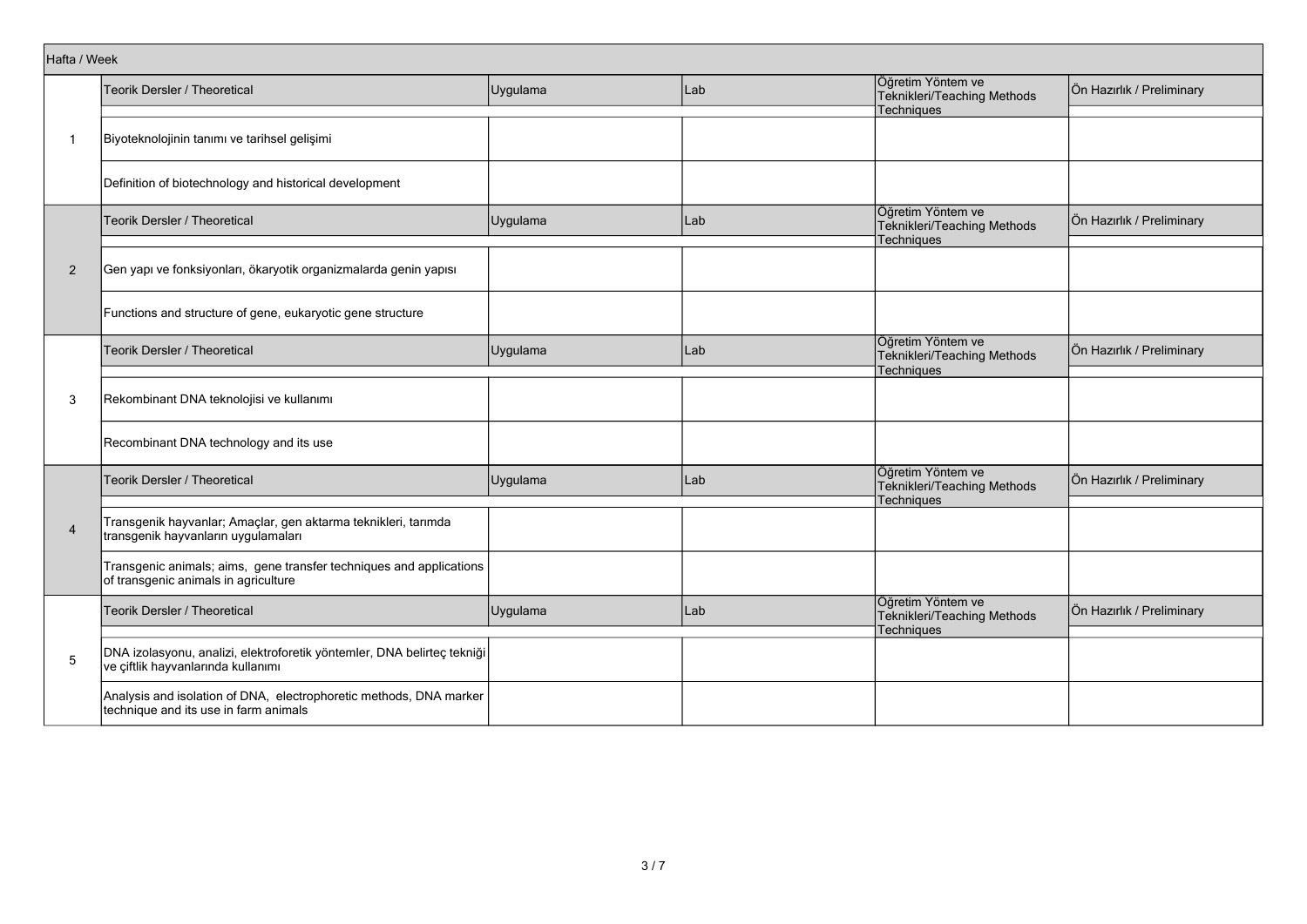|                 | Teorik Dersler / Theoretical                                                             | Uygulama | Lab | Öğretim Yöntem ve<br>Teknikleri/Teaching Methods<br>Techniques        | Ön Hazırlık / Preliminary |  |  |
|-----------------|------------------------------------------------------------------------------------------|----------|-----|-----------------------------------------------------------------------|---------------------------|--|--|
| $6\phantom{1}6$ | Üremede biyoteknolojik çalışmalar; yapay tohumlama, embriyo<br>aktarımı                  |          |     |                                                                       |                           |  |  |
|                 | Biotechnological studies in reproduction; artificial insemination and<br>embryo transfer |          |     |                                                                       |                           |  |  |
|                 | Teorik Dersler / Theoretical                                                             | Uygulama | Lab | Öğretim Yöntem ve<br>Teknikleri/Teaching Methods<br>Techniques        | Ön Hazırlık / Preliminary |  |  |
| $\overline{7}$  | Herbisitlere dayanıklı bitkiler                                                          |          |     |                                                                       |                           |  |  |
|                 | Herbicide Resistant Crops                                                                |          |     |                                                                       |                           |  |  |
|                 | <b>Teorik Dersler / Theoretical</b>                                                      | Uygulama | Lab | Öğretim Yöntem ve<br>Teknikleri/Teaching Methods<br>Techniques        | Ön Hazırlık / Preliminary |  |  |
| 8               | Arasınav                                                                                 |          |     |                                                                       |                           |  |  |
|                 | Midterm exam                                                                             |          |     |                                                                       |                           |  |  |
|                 | Teorik Dersler / Theoretical                                                             | Uygulama | Lab | Öğretim Yöntem ve<br>Teknikleri/Teaching Methods<br><b>Techniques</b> | Ön Hazırlık / Preliminary |  |  |
| 9               | Böceklere dayanıklı bitkiler                                                             |          |     |                                                                       |                           |  |  |
|                 | Insect Resistant Crops                                                                   |          |     |                                                                       |                           |  |  |
|                 | Teorik Dersler / Theoretical                                                             | Uygulama | Lab | Öğretim Yöntem ve<br>Teknikleri/Teaching Methods<br><b>Techniques</b> | Ön Hazırlık / Preliminary |  |  |
| 10              | Virüslere dayanıklı bitkiler                                                             |          |     |                                                                       |                           |  |  |
|                 | Virus Resistant Crops                                                                    |          |     |                                                                       |                           |  |  |
|                 | Teorik Dersler / Theoretical                                                             | Uygulama | Lab | Öğretim Yöntem ve<br>Teknikleri/Teaching Methods<br>Techniques        | Ön Hazırlık / Preliminary |  |  |
| 11              | Besin içeriği değiştirilen bitkiler                                                      |          |     |                                                                       |                           |  |  |
|                 | Enhanced Nutritional Value of Food Crops                                                 |          |     |                                                                       |                           |  |  |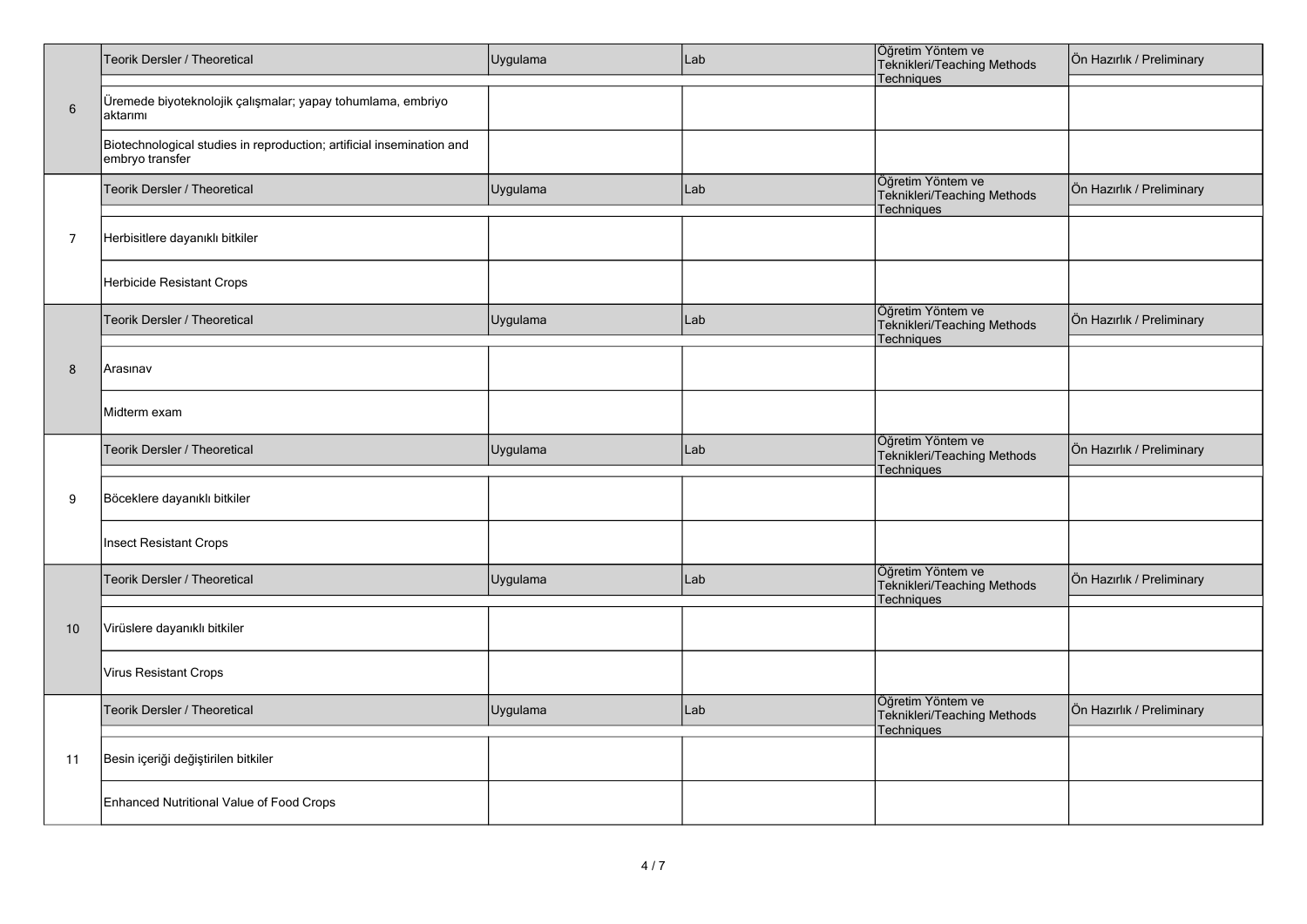|          | Teorik Dersler / Theoretical        | Uygulama | Lab | Öğretim Yöntem ve<br>Teknikleri/Teaching Methods               | Ön Hazırlık / Preliminary |
|----------|-------------------------------------|----------|-----|----------------------------------------------------------------|---------------------------|
|          |                                     |          |     | Techniques                                                     |                           |
| 12       | Crispr/Cas9 sistemi                 |          |     |                                                                |                           |
| 13<br>14 | Crispr/Cas9 system                  |          |     |                                                                |                           |
|          | Teorik Dersler / Theoretical        | Uygulama | Lab | Öğretim Yöntem ve<br>Teknikleri/Teaching Methods<br>Techniques | Ön Hazırlık / Preliminary |
|          | Teknoloji koruma sistemi            |          |     |                                                                |                           |
|          | Technology protection system        |          |     |                                                                |                           |
|          | Teorik Dersler / Theoretical        | Uygulama | Lab | Öğretim Yöntem ve<br>Teknikleri/Teaching Methods<br>Techniques | Ön Hazırlık / Preliminary |
|          | GDO'larla ilgili yasal düzenlemeler |          |     |                                                                |                           |
|          | Safety and Regulations in GMO       |          |     |                                                                |                           |
|          | Teorik Dersler / Theoretical        | Uygulama | Lab | Öğretim Yöntem ve<br>Teknikleri/Teaching Methods<br>Techniques | Ön Hazırlık / Preliminary |
| 15       | GDO'larla ilgili risk ve endişeler  |          |     |                                                                |                           |
|          | Concern and risks in GMO            |          |     |                                                                |                           |
|          | Teorik Dersler / Theoretical        | Uygulama | Lab | Öğretim Yöntem ve<br>Teknikleri/Teaching Methods<br>Techniques | Ön Hazırlık / Preliminary |
| 16       | Final sinavi                        |          |     |                                                                |                           |
|          | Final exam                          |          |     |                                                                |                           |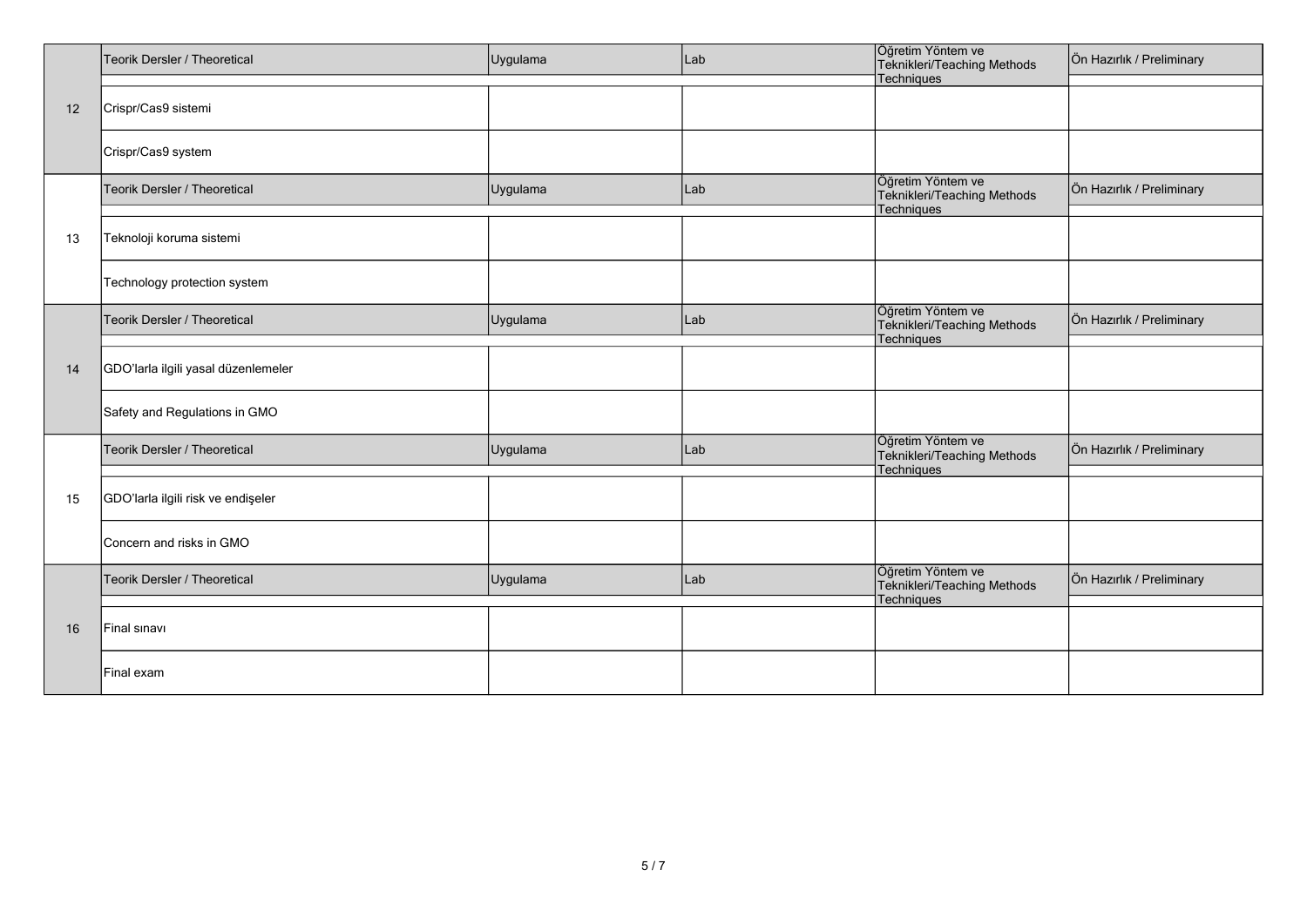## **DEĞERLENDİRME / EVALUATION**

| Yarıyıl (Yıl) İçi Etkinlikleri / Term (or Year) Learning Activities |  | Katkı Yüzdesi /<br>Percentage of<br>Contribution (%) |
|---------------------------------------------------------------------|--|------------------------------------------------------|
| Ara Sinav / Midterm Examination                                     |  | 100                                                  |
| Toplam / Total:                                                     |  | 100                                                  |
| Başarı Notuna Katkı Yüzdesi / Contribution to Success Grade(%):     |  | 40                                                   |

| Yarıyıl (Yıl) Sonu Etkinlikleri / End Of Term (or Year) Learning Activities | Sayı/<br>Number | Katkı Yüzdesi /<br>Percentage of<br>Contribution (%) |  |
|-----------------------------------------------------------------------------|-----------------|------------------------------------------------------|--|
| Final Sinavi / Final Examination                                            |                 | 100                                                  |  |
| Toplam / Total:                                                             |                 | 100                                                  |  |
| Başarı Notuna Katkı Yüzdesi / Contribution to Success Grade(%):             |                 |                                                      |  |
|                                                                             |                 |                                                      |  |

| Etkinliklerinin Başarı Notuna Katkı Yüzdesi(%) Toplamı / Total Percentage of Contribution (%) to Success Grade: |  | 100        |
|-----------------------------------------------------------------------------------------------------------------|--|------------|
| Değerlendirme Tipi / Evaluation Type:                                                                           |  | <b>DDS</b> |

# **İŞ YÜKÜ / WORKLOADS**

| Etkinlikler / Workloads                                                      | Sayı /<br>Number | Süresi<br>(Saat) /<br>Duration<br>(Hours) | ∣Toplam İş Yükü<br>(Saat) / Total<br>Work Load<br>(Hour) |
|------------------------------------------------------------------------------|------------------|-------------------------------------------|----------------------------------------------------------|
| Ara Sinav / Midterm Examination                                              |                  | 2.00                                      | 2.00                                                     |
| Final Sinavi / Final Examination                                             |                  | 2.00                                      | 2.00                                                     |
| Derse Katılım / Attending Lectures                                           | 14               | 2.00                                      | 28.00                                                    |
| Bireysel Çalışma / Self Study                                                | 14               | 1.00                                      | 14.00                                                    |
| Ara Sınav İçin Bireysel Çalışma / Individual Study for Mid term Examination  |                  | 15.00                                     | 15.00                                                    |
| Final Sınavı içiin Bireysel Çalışma / Individual Study for Final Examination |                  | 20.00                                     | 20.00                                                    |
| Okuma / Reading                                                              |                  | 10.00                                     | 10.00                                                    |
| Toplam / Total:                                                              | 33               | 52.00                                     | 91.00                                                    |